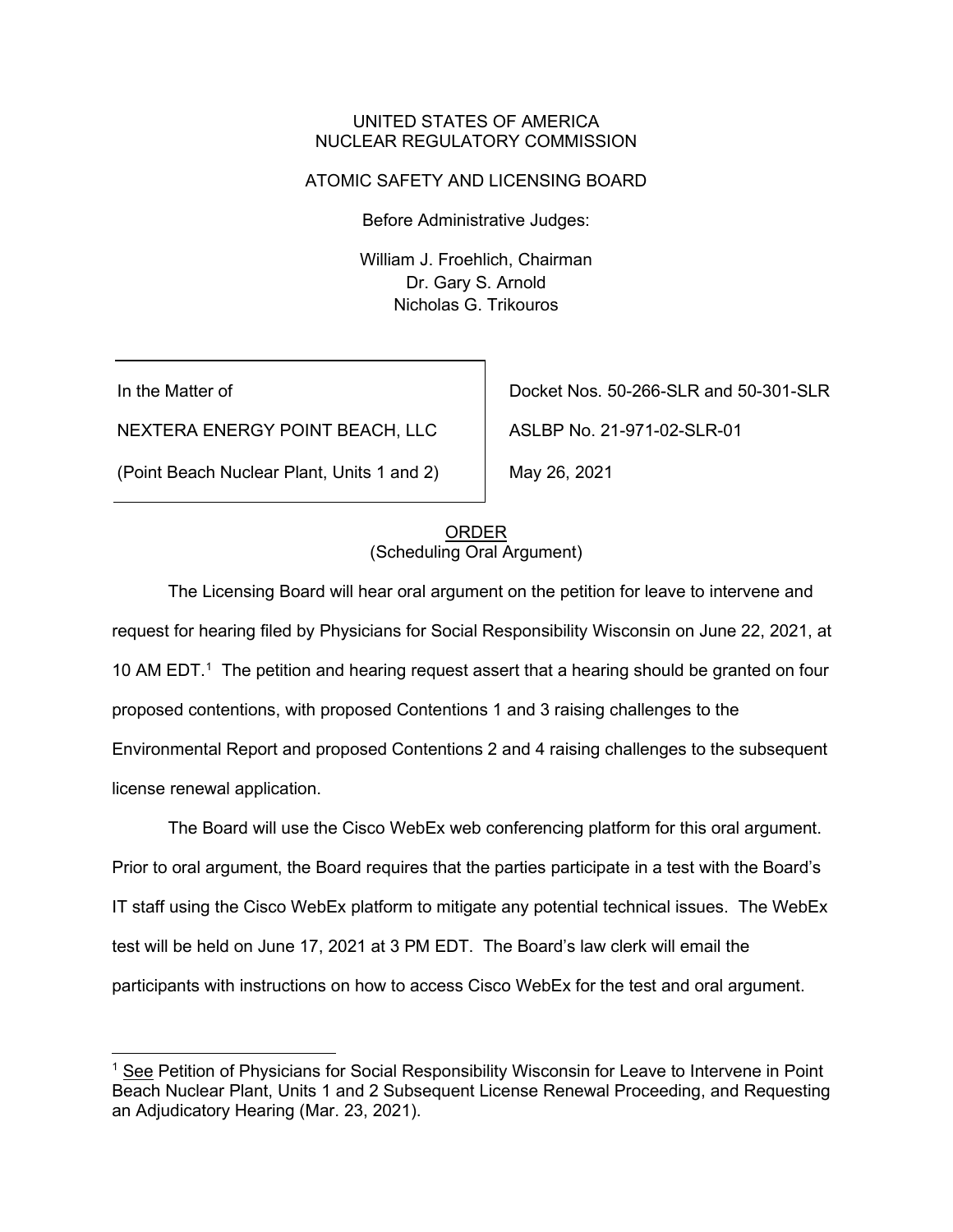There will be a bridge line set up with listen-only access for members of the public. Members of the public who wish to listen to the oral argument may contact the Board's law clerk, Ian Curry, at Ian.Curry@nrc.gov, for the necessary listen-only access information. The oral argument will be transcribed and the transcript will promptly be placed on the NRC's electronic hearing docket where it may be accessed by the public.

Participants will each have 20 minutes to present their oral arguments to the Board. Physicians for Social Responsibility Wisconsin will speak first, followed by NextEra Point Beach, and then the NRC Staff. Participants may reserve a portion of their time for rebuttal. The participants should be prepared to respond to the Board's questions on any aspect of the petition to intervene and request for hearing, as well as the April 26th motion to amend proposed Contention [2](#page-1-0).<sup>2</sup> Counsel should focus their arguments on whether the proposed contentions meet the requirements set forth at 10 C.F.R. § 2.309(f)(1), subsections (i) through (vi).

It is so ORDERED.

# FOR THE ATOMIC SAFETY AND LICENSING BOARD

 $\overline{\phantom{a}}$ **/RA/**

William J. Froehlich, Chairman ADMINISTRATIVE JUDGE

Rockville, Maryland May 26, 2021

<span id="page-1-0"></span><sup>2</sup> See Physicians for Social Responsibility Wisconsin's Motion to Amend Contention 2 (Inadequately Tested Reactor Coolant Pressure Boundary) (April 26, 2021).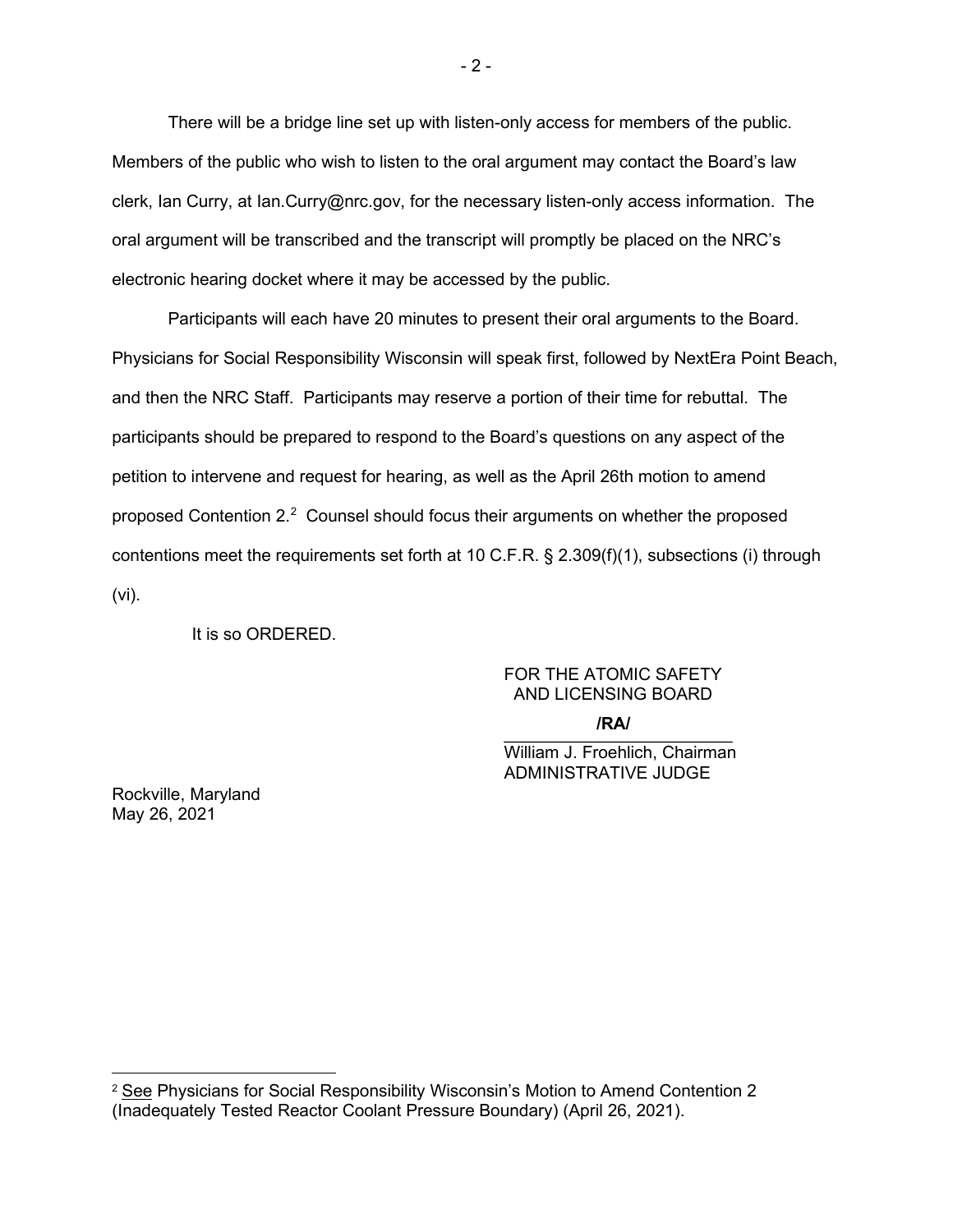## UNITED STATES OF AMERICA NUCLEAR REGULATORY COMMISSION

In the Matter of

NEXTERA ENERGY POINT BEACH, LLC )

 $)$ 

) and the contract of  $\mathcal{L}$ 

) Docket Nos. 50-266 and 50-301-SLR

(Point Beach Nuclear Plant, ) Units 1 and 2)

## CERTIFICATE OF SERVICE

I hereby certify that copies of the **ORDER (Scheduling Oral Argument)** have been served upon the following persons by Electronic Information Exchange.

U.S. Nuclear Regulatory Commission Office of Commission Appellate Adjudication Mail Stop: O-16B33 Washington, DC 20555-0001 E-mail: ocaamail@nrc.gov

U.S. Nuclear Regulatory Commission Atomic Safety and Licensing Board Panel Mail Stop: T-3F23 Washington, DC 20555-0001

William J. Froehlich, Chairman Administrative Judge

Nicholas G. Trikouros Administrative Judge

Dr. Gary S. Arnold Administrative Judge

Ian Curry, Law Clerk

E-mail: william.froehlich@nrc.gov nicholas.trikouros@nrc.gov gary.arnold@nrc.gov ian.curry@nrc.gov

U.S. Nuclear Regulatory Commission Office of the Secretary of the Commission Mail Stop: O-16B33 Washington, DC 20555-0001 E-mail: hearingdocket@nrc.gov

U.S. Nuclear Regulatory Commission Office of the General Counsel Mail Stop - O-14A44 Washington, DC 20555-0001 Tison Campbell, Esq. Travis Jones, Esq. Joseph McManus, Esq. Anita Naber, Esq. David Roth, Esq. Jeremy Wachutka, Esq. Mitzy Young, Esq. Brian Newell, Paralegal Stacy Schumann, Paralegal E-mail: tison.campbell@nrc.gov travis.jones@nrc.gov david.roth@nrc.gov ieremy.wachutka@nrc.gov mitzy.young@nrc.gov brian.newell@nrc.gov stacy.schumann@nrc.gov

#### NextEra Energy Point Beach, LLC

Steven Hamrick, Esq. Florida Power & Light Company 801 Pennsylvania Ave. NW Suite 220 Washington, DC 20004 Email: steven.hamrick@fpl.com